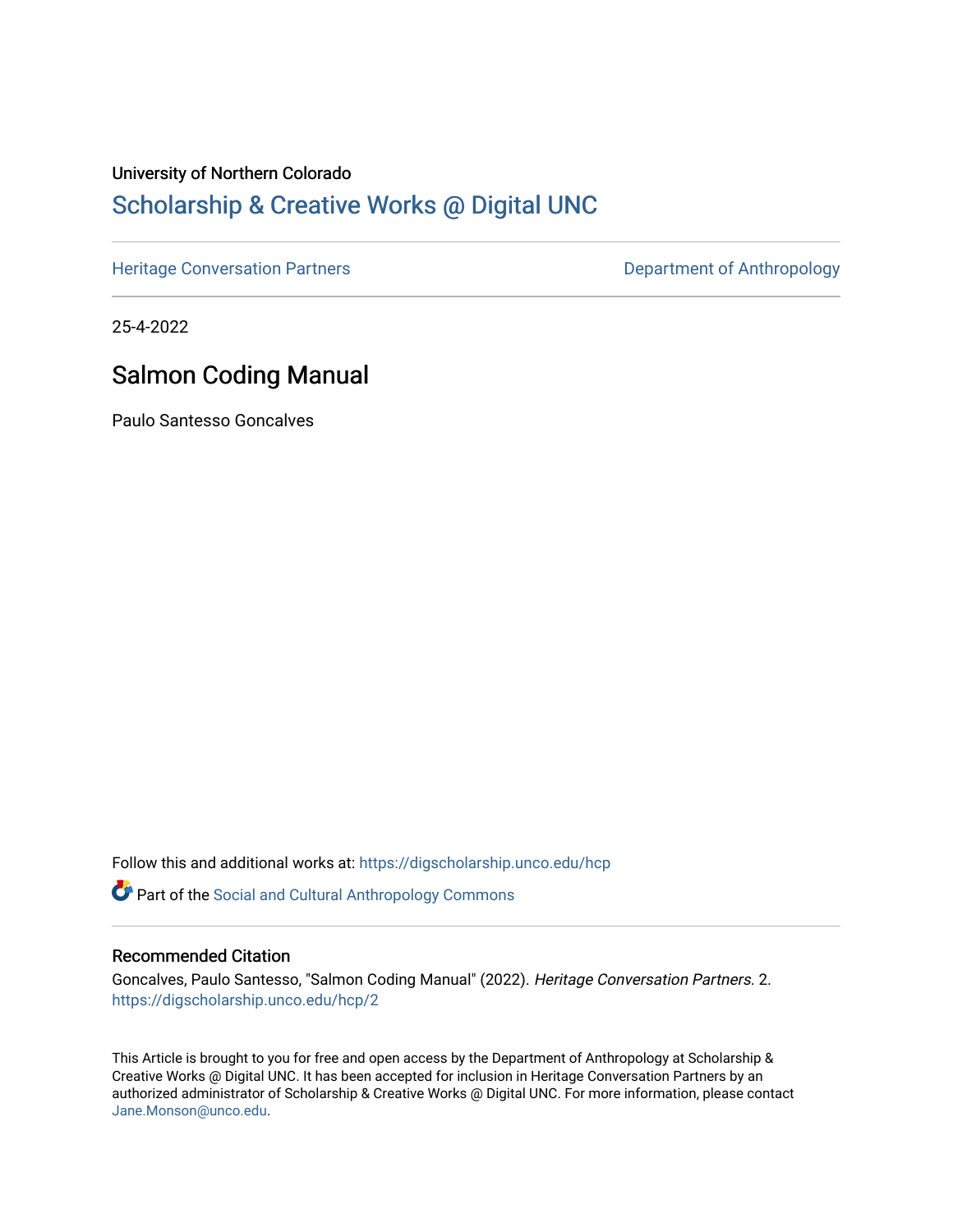| <b>Team Salmon Coding Manual</b>                                                                      |                                                                                                                                                                                                                                             |                                                                                                                                                                                                                                                                                                                                                                              |                | RQ 1 = English language proficiency                                                                                                                                                                                                                                       |  |
|-------------------------------------------------------------------------------------------------------|---------------------------------------------------------------------------------------------------------------------------------------------------------------------------------------------------------------------------------------------|------------------------------------------------------------------------------------------------------------------------------------------------------------------------------------------------------------------------------------------------------------------------------------------------------------------------------------------------------------------------------|----------------|---------------------------------------------------------------------------------------------------------------------------------------------------------------------------------------------------------------------------------------------------------------------------|--|
|                                                                                                       |                                                                                                                                                                                                                                             |                                                                                                                                                                                                                                                                                                                                                                              |                | $RQ$ 2 = Social bonds/bridges                                                                                                                                                                                                                                             |  |
| <b>Zoom Session 1</b>                                                                                 |                                                                                                                                                                                                                                             |                                                                                                                                                                                                                                                                                                                                                                              |                | RQ 3 = Heritage consciousness                                                                                                                                                                                                                                             |  |
| Code                                                                                                  | Definition                                                                                                                                                                                                                                  | Example                                                                                                                                                                                                                                                                                                                                                                      | <b>RQ</b>      | <b>RQ</b> explanation                                                                                                                                                                                                                                                     |  |
| Family/Pets                                                                                           | Verbal and nonverbal content describing, explaining,<br>and expressing family members, familial memories,<br>and familial traditions. Includes pets.                                                                                        | "Yeah, my parents live in a really small town in Montana, and like that's<br>where my mom grew up and we go visit" (transcript p. 17)                                                                                                                                                                                                                                        | 2, 3           | This theme includes content on social bonds with family members, as well as<br>remembering traditions and stories that have been passed down in families.                                                                                                                 |  |
| Travel                                                                                                | Verbal and nonverbal content describing, explaining,<br>and expressing travel plans (both actual and desired),<br>visiting other places, and past memories of travel.                                                                       | "I want to travel around Europe a lot, like, I want to go everywhere in<br>Europe. But, um, I'm also really interested in Japan, South America and<br>Mexico you know, anywhere. I'd love Canada is beautiful too."<br>(transcript p. 8)                                                                                                                                     | 2.3            | This theme includes content on memories regarding traveling and the social aspect of<br>visiting different places, and comparing other places to your home and what you're<br>used to.                                                                                    |  |
| Health                                                                                                | Verbal and nonverbal content describing, explaining,<br>and expressing physical and mental health statuses,<br>issues, and healthcare systems.                                                                                              | "I do have pretty severe ADHD. I am medicated, I take my meds so and I<br>work really hard to try to be as organized as possible, but I can sometimes<br>be forgetful." (transcript p.8)                                                                                                                                                                                     | $\overline{2}$ | This theme includes content on connecting with others and communicating with<br>others about various health statuses.                                                                                                                                                     |  |
| Astrology                                                                                             | Verbal and nonverbal content describing, explaining,<br>and expressing astrological signs and identities.                                                                                                                                   | "I'm an Aquarius sun too, and then I'm an Aries moon and rising. So<br>apologies for the fact that I'm loud all the time." (transcript p. 13)                                                                                                                                                                                                                                | $\overline{2}$ | This theme includes content on connecting with others through astrological signs and<br>what zodiac signs mean regarding personal identity.                                                                                                                               |  |
| Foreign Citizenship/ Identity                                                                         | Verbal and nonverbal content describing, explaining,<br>and expressing citizenship or identity connected to<br>places other than the US.                                                                                                    | "I'm actually from the Greater London area. My family, uh, comes from all<br>around England and Ireland. I moved to the US when I was six years old, so<br>I've been here for 19 years. I was bullied out of my accent at a young age."<br>(transcript p. 13)                                                                                                                | 2, 3           | This theme includes content on different social connections in different places, and an<br>awareness of where one is from, and the differences that they have experienced by<br>living in/ being in different places.                                                     |  |
| Name Meanings                                                                                         | Verbal and nonverbal content describing, explaining,<br>and expressing one's name and their meaning(s) to<br>themselves, their family, or to society.                                                                                       | "So, I'm Aiden. I chose my own name and I chose it, because it means "little 3<br>fire" in Gaelic, and I thought that was adorable." (transcript p. 12)                                                                                                                                                                                                                      |                | This theme includes content on names and their meanings, and the culture and<br>heritage that goes into a name.                                                                                                                                                           |  |
| Pros and Cons of Living in the<br><b>United States</b>                                                | Verbal and nonverbal content describing, explaining,<br>and expressing one's experience living in the US, and<br>the good and bad things that come with that identity.                                                                      | "Living in America can be, you know, it's a little difficult at times [laughs].<br>The easiest thing about it is probably that all my family's here and all my<br>friends are here, so, yeah!" (transcript p. 9)                                                                                                                                                             | 2, 3           | This theme includes content on comparing the US and Brazil, and the social<br>connections (family, friends, communities) that exist in both areas, as well as the<br>heritage, traditions, and culture that exist in both.                                                |  |
| Origin Stories                                                                                        | Verbal and nonverbal content describing, explaining,<br>and expressing one's background (such as where<br>they are from, how they were raised, etc.).                                                                                       | "I was born in Michigan. I've been back and forth, but I've also jumped<br>around the South a bit. Um, I've lived in the US my whole life, never have<br>left it, but I would love to." (transcript p. 15)                                                                                                                                                                   | 3              | This theme includes content on one's background and heritage, and the storytelling<br>aspect of one's life.                                                                                                                                                               |  |
| <b>Filler Words</b>                                                                                   | Verbal content, such as a sound or word, that<br>participants in the conversation use to signal that they<br>are pausing to think but are not finished speaking.                                                                            | "And it was the same thing, like we had to jump doctors cause like we had it 1<br>on the paper, like the diagnosis, and he was like you don't have it and we're<br>like, okay interesting and like, jump hospitals." (transcript, p. 15)                                                                                                                                     |                | This theme includes content on speaking patterns, and the filler words we use in<br>everyday language, and how that changes when fluency level changes (amount of<br>filler words used).                                                                                  |  |
| <b>Zoom Session 2</b>                                                                                 |                                                                                                                                                                                                                                             |                                                                                                                                                                                                                                                                                                                                                                              |                |                                                                                                                                                                                                                                                                           |  |
| Code                                                                                                  | <b>Definition</b>                                                                                                                                                                                                                           | Example                                                                                                                                                                                                                                                                                                                                                                      | <b>RQ</b>      | <b>RQ</b> explanation                                                                                                                                                                                                                                                     |  |
|                                                                                                       | Family/ Relationship Connections Verbal and nonverbal content describing, explaining,<br>and expressing family members, familial memories,<br>and familial traditions. Includes pets.                                                       | "I-I-I live in- in boulder [points down] [mumbles] with my wife and my<br>daughter and 20 years 20 days." (transcript p. 7)                                                                                                                                                                                                                                                  | 2, 3           | This theme includes content on social bonds with family members, as well as<br>remmebering traditions and stories that have been passed down in families.                                                                                                                 |  |
| Language/ English Profiecency<br>Growth/ English Learning                                             | Verbal and nonverbal content describing, explaining,<br>and expressing langauge profiency, enjoyment, and<br>mechanics                                                                                                                      | " Yes, is very difficult, but in Brazil, I don't study English. I don't- no<br>necessary English" (transcript p. 10)                                                                                                                                                                                                                                                         | 1, 3           | This theme includes content on English learning and how language differs in the US<br>versus Brazil (where Paulo is from).                                                                                                                                                |  |
| Holidays/ Celebrations                                                                                | Verbal and nonverbal content describing, explaining,<br>and expressing holidays and celebrations, memories<br>surrounding holidays, and traditions surrounding<br>holidays.                                                                 | "In Brazil, um, several holiday, 12 holiday national [shakes head]. [Thumbs<br>down, laughs] Workers [gestures around with hands]. Many holiday. But my<br>holiday favorite, um, Christmas. Christmas." (transcript p. 12)                                                                                                                                                   | 2.3            | This theme includes content on holiday traditions and the bonds created through and<br>in conjunction with holidays, as well as different holidays depending on where you're<br>from and your culture.                                                                    |  |
| Weather                                                                                               | Verbal and nonverbal content describing, explaining,<br>and expressing the weather and activities that depend<br>on the weather.                                                                                                            | "Yeah, yeah, I live in Boulder Colorado. It's a very beautiful city, I like it is<br>walking [using fingers to show walking] the mountain. This is snow, no,<br>Brazil. Is no- [hugs himself, mimicking being cold]." (transcript p. 18)                                                                                                                                     | 3              | This theme includes content on the weather and noticing differences in climate<br>depending on where you are and where you're from.                                                                                                                                       |  |
| <b>Expression of Personality</b>                                                                      | Verbal and nonverbal content describing, explaining,<br>and expressing personality (included joking around<br>and hand gestures).                                                                                                           | "[Acting as a child] Ah, father, father! Come on puppet snow! I froze, it's<br>snow [miming being cold]. [Acting as a child again] No papa, come out!"<br>(transcript p. 19)                                                                                                                                                                                                 | 3              | This theme includes content on one's expression of personality, and how that is<br>shaped by their heritage and society in which they were raised/are living in.                                                                                                          |  |
| Brazil and Colorado<br>Compare/Contrast                                                               | Verbal and nonverbal content describing, explaining,<br>and expressing the similarities and differences<br>between Colorado and Brazil (includes climate,<br>culture, economy, and every other facet of living and<br>existing in a place). | "Many peoples in celebrations in beach, in- in- in the- the mountains. Is- is-<br>is different [rocks hand side to side], is different. In the USA, I think more,<br>celebration in the- in the Jesus. In Brazil more- [throwing hands out] fun,<br>more party, more party [laughs]." (transcript p. 15)                                                                     | 2, 3           | This theme includes content on comparing Colorado and Brazil, and the social<br>connections (family, friends, communities) that exist in both areas, as well as the<br>heritage, traditions, and culture that exist in both.                                              |  |
| <b>Zoom Session 3</b>                                                                                 |                                                                                                                                                                                                                                             |                                                                                                                                                                                                                                                                                                                                                                              |                |                                                                                                                                                                                                                                                                           |  |
| Code                                                                                                  | <b>Definition</b>                                                                                                                                                                                                                           | Example                                                                                                                                                                                                                                                                                                                                                                      | <b>RQ</b>      | <b>RQ</b> explanation                                                                                                                                                                                                                                                     |  |
| Money as a cultural sense of<br>pride/don't want to be indebted                                       | Verbal and nonverbal content describing, explaining,<br>and expressing money as it applies to pride and social<br>status.                                                                                                                   | "I would say in my cultural background, it is okay to lend or give money, um, 3<br>I have a really hard time taking money from other people, like, if somebody<br>were to lend me money I would probably refuse it." (transcript p. 4)                                                                                                                                       |                | This theme includes content on money in a cultural context, how money affect's one's<br>pride, and how that changes with heritage.                                                                                                                                        |  |
| Money is a private topic                                                                              | Verbal and nonverbal content describing, explaining,<br>and expressing money as a private matter that can be<br>difficult to discuss.                                                                                                       | "Like, it's just all personal, then borrowing money is something that just is so 2, 3<br>hard for me to, like, do, like, vulnerable, you know?" (transcript p. 6)                                                                                                                                                                                                            |                | This theme includes content on money being commonly either very private or very<br>public in the US, and how that can change with one's culture, and changes in the<br>context of relationships (and who you are talking about money to).                                 |  |
| Existence of different norms<br>regarding money and age<br>groups, status, relationships,<br>location | Verbal and nonverbal content describing, explaining,<br>and expressing money and its role and affect on<br>different populations.                                                                                                           | "And then I worked with one of my best friends, two her brothers, and so we 2, 3<br>were really close too, and so we would talk about it and I'd be like, why are<br>you making like \$17 and I'm only making \$14?" (transcript p. 7)                                                                                                                                       |                | This theme includes content on money conversations changing based on who you<br>are, and what relationship you have with the person you're talking to.                                                                                                                    |  |
|                                                                                                       | Using money to help/harm others Verbal and nonverbal content describing, explaining,<br>and expressing money's role in helping or harming<br>people's lives, and giving or not giving your money to<br>someone else.                        | "I would rather take the chance and offer somebody something that could<br>help them have a meal in their bellies rather than just like, not help them at<br>all, just because of the slight chance that they might use it for drugs or<br>whatever." (transcript p. 9)                                                                                                      | 2, 3           | This theme includes content on how powerful money is in US culture, and how money<br>can be used to change relationships (for the better or worse).                                                                                                                       |  |
| Money determines your<br>treatment                                                                    | Verbal and nonverbal content describing, explaining,<br>and expressing how money determines how one is<br>treated in society.                                                                                                               | "I think it's so quick for our society to judge and look at a homeless person<br>and say well it's their fault that they got to this place, when that's just really<br>not the case." (transcript p. 10)                                                                                                                                                                     | 2.3            | This theme includes content on how money determines one's treatment in the US<br>(culture specific) and how that changes relationships.                                                                                                                                   |  |
| Resources/lack of resources                                                                           | Verbal and nonverbal content describing, explaining,<br>to different people and populations, and how that<br>affects their lives.                                                                                                           | "Like all of the systemic issues that like, force people to stay in those<br>and expressing resources that are or are not available positions too. Because once- once you're homeless and then having to try<br>and you know, apply to jobs when you don't have a permanent address, you<br>don't have, you know, transportation or anything like that and it's just, things |                | This theme includes content on the difference between having resources and not<br>having resources, and how our culture and heritage looks at people who fall into<br>either category.                                                                                    |  |
| Conflict between groups/people                                                                        |                                                                                                                                                                                                                                             | stacking up on top of each other to just make things so much harder."<br>(transcript p. 11)                                                                                                                                                                                                                                                                                  |                |                                                                                                                                                                                                                                                                           |  |
|                                                                                                       | Verbal and nonverbal content describing, explaining,<br>and expressing conflict between people or groups of<br>people in society.                                                                                                           | "Camping bans that they have in Colorado in specific like, absolutely sicken 2, 3<br>me because it- the camping bans is- yeah, essentially criminalizing<br>homelessness." (transcript p. 11)                                                                                                                                                                                |                | This theme includes content on conflicts between people, and how they are handled<br>based on the culture in which that conflict happened.                                                                                                                                |  |
| <b>Zoom Session 4</b>                                                                                 |                                                                                                                                                                                                                                             |                                                                                                                                                                                                                                                                                                                                                                              |                |                                                                                                                                                                                                                                                                           |  |
| Code<br>Language Growth/Learning and<br>Translating                                                   | <b>Definition</b><br>Verbal and nonverbal content describing, explaining,<br>and expressing langauge profiency, enjoyment, and<br>mechanics. Includes improvement in language                                                               | Example<br>"But, I speak to my teacher in English. Teacher, I need practice because my<br>listening, my speaking, my think. I need more, more, more, but is difficult. I<br>speak in Portuguese in the house, my daughter, my wife, I don't, I don't                                                                                                                         | <b>RQ</b>      | <b>RQ</b> explanation<br>This theme includes content on language learning and growth, including speaking<br>progessively more difficult words and sentences, and everything regarding fluency.                                                                            |  |
| Comparisons Between US and<br>Brazil                                                                  | fluency.<br>Verbal and nonverbal content describing, explaining,<br>and expressing the similarities and differences<br>between the US and Brazil (includes climate, culture,<br>economy, and every other facet of living and existing       | work now. Oh my God." (transcript p. 8)<br>"In Brazil, I live in a big city, in San Paulo. It's more, very, more buildings<br>now. I live in apartments in San Paulo, Brazil. And difference in the Boulder,<br>I live in house." (transcript p. 7)                                                                                                                          | 3              | This theme includes content on comparing the US and Brazil, and the social<br>connections (family, friends, communities) that exist in both areas, as well as the<br>heritage, traditions, and culture that exist in both.                                                |  |
| Finances/Social Class                                                                                 | in a place).<br>Verbal and nonverbal content describing, explaining,<br>and expressing finances, financial status, social                                                                                                                   | "This [struggling] depends, the socio class and social culture. And in Brazil,<br>the many socio, this living in more peoples in the house." (transcript p. 9)                                                                                                                                                                                                               | 2, 3           | This theme includes content on finances and money, and how that relates to and<br>affects relationships, as well as why money plays the parts it does in society because                                                                                                  |  |
| Family Connections/Familial<br>Culture                                                                | classes, and social norms.<br>Verbal and nonverbal content describing, explaining,<br>and expressing family members, familial memories,<br>and familial traditions. Includes pets.                                                          | "Grandf-grandfather, grandmother, mother, parents and their parents, and<br>the children this [intertwines fingers together and speaks Portuguese]. More<br>family, more house is more." (transcript p. 9)                                                                                                                                                                   | 2, 3           | of heritage and tradition.<br>This theme includes content on social bonds with family members, as well as<br>remembering traditions and stories that have been passed down in families.                                                                                   |  |
|                                                                                                       |                                                                                                                                                                                                                                             |                                                                                                                                                                                                                                                                                                                                                                              |                |                                                                                                                                                                                                                                                                           |  |
| <b>Zoom Session 5</b><br>Code                                                                         | Definition                                                                                                                                                                                                                                  | Example                                                                                                                                                                                                                                                                                                                                                                      | RQ             | <b>RQ</b> explanation                                                                                                                                                                                                                                                     |  |
| Food                                                                                                  | Verbal and nonverbal content describing, explaining,<br>and expressing food, recipes, gatherings involving<br>food, and food traditions.                                                                                                    | "But- but I- I use it when traditional tea. Okay, that's my grandfather taught<br>me and I still use it today. The ingredient and the tea, the, um, garlic<br>Garlic and honey. And the-garlic and honey in lemon. Is very hot [laughs]."<br>(transcript p. 10)                                                                                                              | 2, 3           | This theme includes content on food, and how food builds relationships and is a big<br>part of social gatherings, traditions, and celebrations.                                                                                                                           |  |
| Health<br>Family/Pets                                                                                 | Verbal and nonverbal content describing, explaining,<br>and expressing health, health status, and how to be<br>healthy.                                                                                                                     | "But- But, uh, I think in the what is the little- little or less fats, sugars,<br>processed foods, [Unintelligible 21:04] foods. More natural foods is fruits,<br>vegetables is- is very good." (transcript p. 9)<br>"Man I am health. I am health. Because I want to see my daughter, my                                                                                    | 2, 3           | This theme includes content on connecting with others and communicating with<br>others about various health statuses, and how traditions are passed down regarding<br>how to stay healthy.<br>This theme includes content on social bonds with family members, as well as |  |